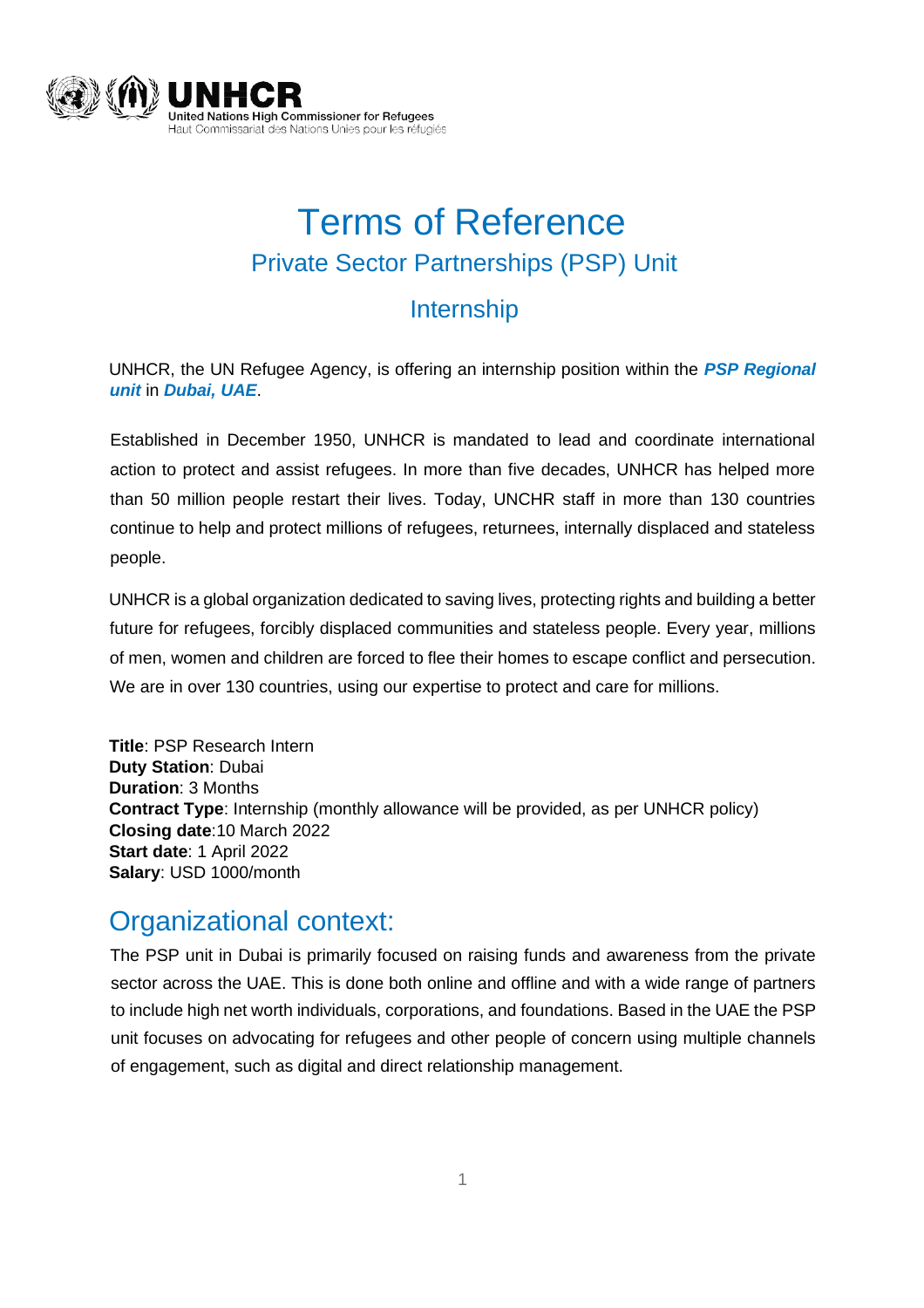

### The position

We are seeking a dynamic and proactive team player, with a strong interest in CSR, NGOs and refugee issues, to complete a six-month internship within UNHCR's PSP unit.

The PSP unit works to raise the profile of UNHCR among the private sector, enhance the image of UNHCR internally and works across UNHCR divisions, sections and the field to promote an integrated approach and to inspire engagement with the public (individuals, corporations and foundations).

You will work closely with the fundraising team and other members of the private sector partnerships section. Liaising with UNHCR's wider networks you will support the development of UNHCR's image, agenda, and compliance across the organization, and will play your part in achieving UNHCR's strategic ambitions; contributing to the protection of people forced to flee.

### Duties and responsibilities:

#### *Under the overall supervision of PSP Officer, the main tasks of the PSP Researcher*

*Intern will be the following:* 

- Provide on-going market research to identify new prospects and analysis support and producing concise summaries for different projects. The research should include high net worth individuals, foundations, corporates, etc.
- Support account managers in creating, compiling, and recording (Salesforce) cultivation plans for priority prospects.
- Support account managers in the due diligence for the potential partners.
- Support account managers in preparing the necessary research and materials for upcoming meetings with prospects and follow up with account managers on meeting outcomes and due tasks.
- Support in organizing and running virtual panels and forums.
- Support the development of donor recognition material and acknowledgment tools for private sector donors. This includes but not limited to providing support with report preparations, video production, press releases/conferences, events, and social media visibility.
- Provide support to account managers in drafting and shaping project concept notes, proposals, and progress reports.
- Other tasks as required.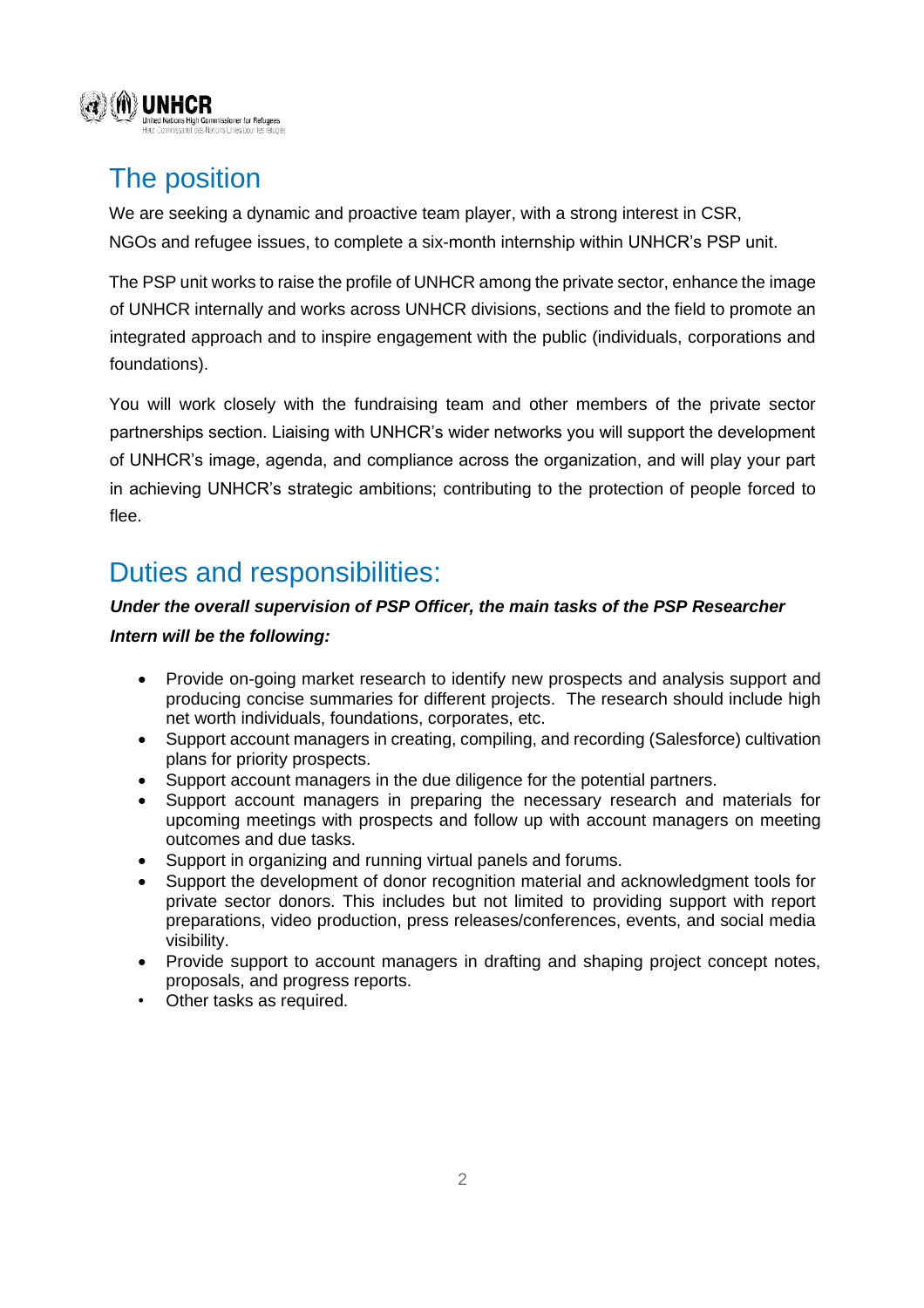## Essential minimum qualifications and professional experience required:

Current university student or recent graduates in Economics, Public Relations, Political Science, Business Administration, or other related fields.

- Excellent computer skills and practical experience in working with Microsoft Office and CRMs such as Salesforce.
- Fluency in written and spoken Arabic and English is imperative, with advanced writing and editing skills.
- Strong understanding of the corporate landscape in the Gulf
- Strong passion for refugee affairs, and for UNHCR's work.
- Awareness of humanitarian affairs, and good writing skills.
- Attention to detail and a results-oriented team player.
- Have excellent research, analytical, drafting and communication skills with strong interpersonal and negotiation skills.

#### Location:

@ (M) UNHCR

missioner for Refugees

The successful candidate will be based with the team in Dubai. Our Office is in International Humanitarian city, near Al Maktoum Airport.

### Conditions:

Applicant should be recent graduate or current student who has completed at least two years of undergraduate studies. Recent graduates are to be considered those persons who completed their studies within one year of applying for an internship with UNHCR.

An individual whose father, mother, son, daughter, brother or sister is a staff member of UNHCR, including a Temporary Appointment holder or a member of the Affiliate Workforce, is not eligible for an internship.

Selected candidates will have to arrange for their own residency visa in UAE. Candidates holding valid residency UAE visa are encouraged to apply. Kindly mention your residency status in Application.

The internship is for Three months (with possible extension for 3 months) and the start date will be in May 2022. It is a full-time role with working hours starting from 8am – 4:30pm (with 30 mins lunch break) Monday to Thursday & 8am to 12pm (no lunch break) on Friday.

#### *Recruitment as a UNHCR staff member and engagement under a UNHCR affiliate scheme or as an intern is subject to proof of vaccination against Covid-19.*